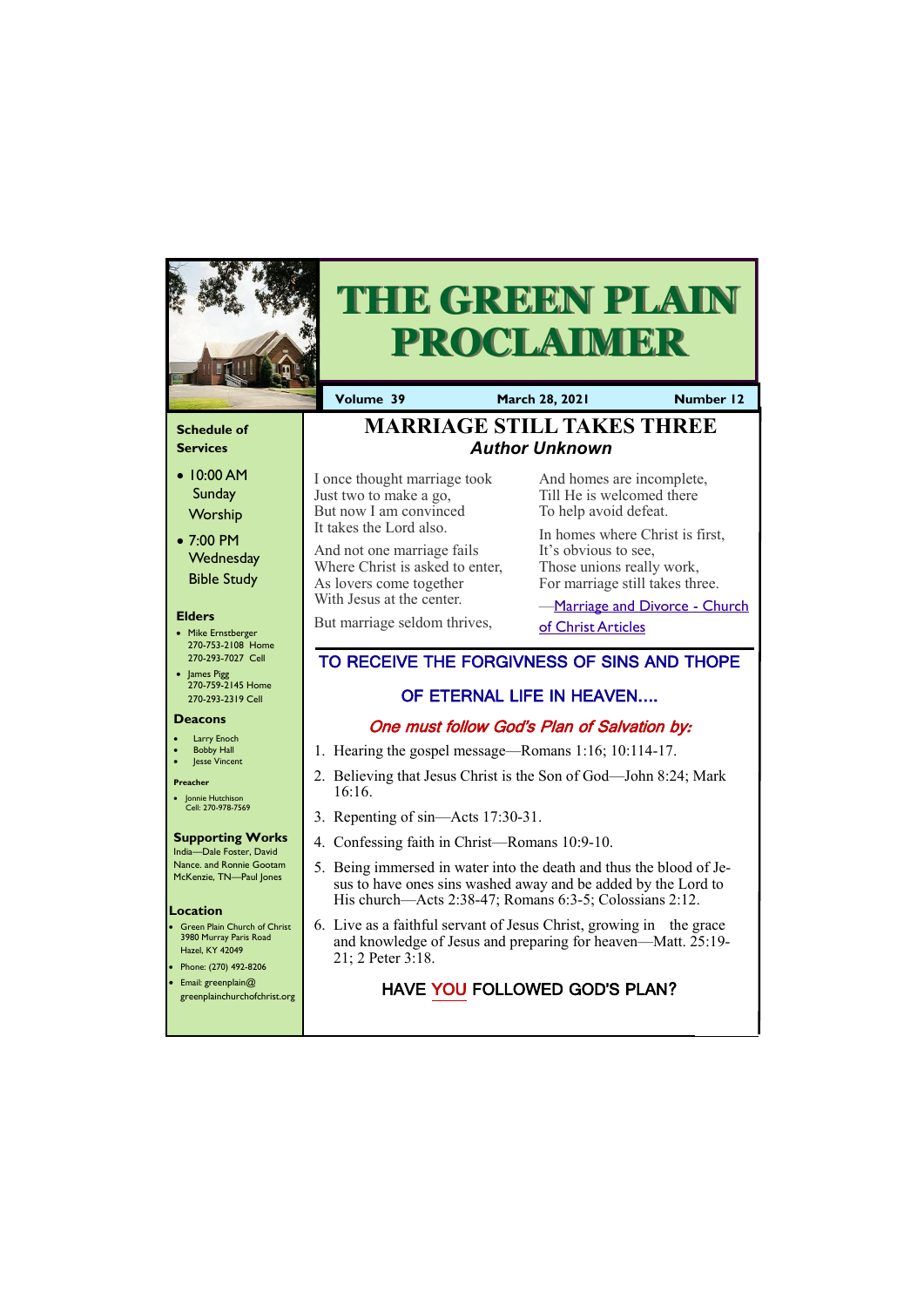# NEWS AND NOTES

*REMEMBER IN PRAYER: Green Plain members*: Remember Faye Travis, Peggy Jarvis, Rex Enoch, Mary Crutchfield, Joanne Barnes, Maxine Pool, Hayes and Marjorie Grady, Jim Fielder, Griselda Adams, Larry Enoch, Carolyn Byars, Mary and Jim Lowrie. *Family and Friends:* Helen Tidwell, Jenne Pool, Teresa Tacker, Betty Pond, Bryan White, Meredith Enoch, Kenneth Mizell, Janice Canter, , Andrea Phillips, Donald and Dorothy Cook, Sandra Cook Downs, Kevin Smith, Dale Pentecost Jaime Aguavo, Jr., and Brett Wyatt.

- **PANTRY ITEMS March 2021: 7—Canned Peaches; 14— Canned Pairs; 21—Canned Potatoes; 28—Canned Chili.** Please bring any additional items you wish for the "blessing box" which is located next to the breezeway on the north side of the building.
- **March 2021 Anniversaries:** 12– Marie & Roy Wyatt; 15-Sue & Bobby Hall. **Birthdays:** 9-Gail Hutchison; 14-Roy Wyatt; 20-James Pigg; 23-London Smith. If we have left anyone out please let us know.
- **We offer FREE BIBLE CORRECPONDENCE COURSES through the mail. Enroll on our website or send your name and return mailing address to the address on the first page of this bulletin. You may also call 270-978-7569 or you may email us at greenplain@greenplainchurchofchrist.org.**

**Page 2**

**ONLINE SPIRITUAL RESOURCES Gospel Broadcasting Network https://gbntv.org/**

**World Video Bible School https://store.wvbs.org/wvbs-splashpage.html**

> **A Bible Answer https://abibleanswertv.org/**

> > **Good News Today http://gnttv.org/**



**In Search of the Lord's Way http://searchtv.org/**

*TODAY'S SERMON*

*"The Miracles of Jesus"*

"...these are written that you might believe that Jesus is the Christ, the

Son of God…." (John 20:31)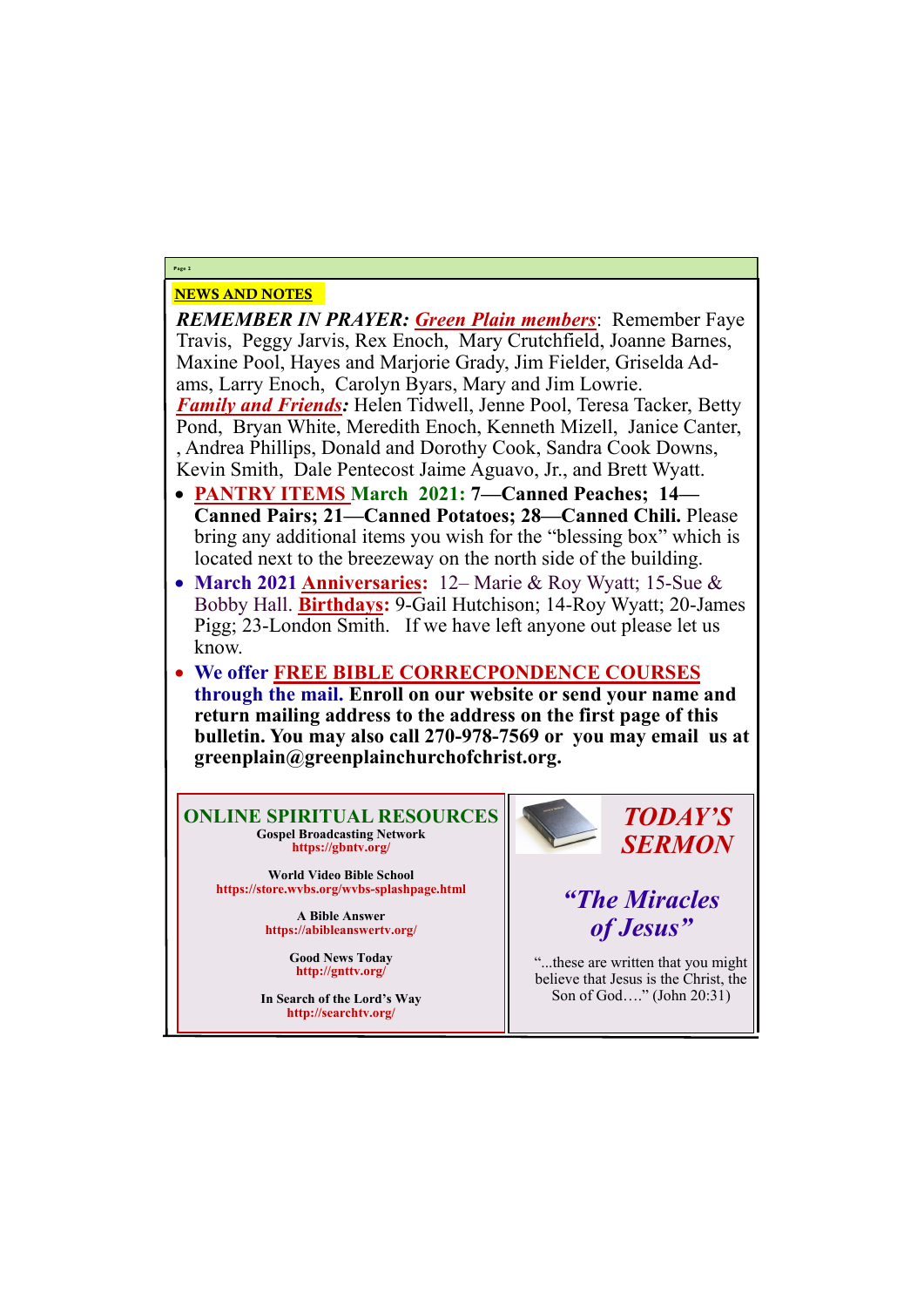**Page 3**

Last week when entering the church building we were met with an all-too-familiar

odor. Unfortunately, some of us know firsthand just how bad a skunk can really smell. Whether you've encountered a skunk oneon one or not, when you smell the distinctive odor produced by these little varmints, you can immediately identify it. If it smells like a skunk, then it probably is a skunk.

Sin is like that. If some action or emotion feels like it could possibly be sinful, then there's a good chance that it probably is:

- $\Rightarrow$  If it feels like pride, then it probably is
- $\Rightarrow$  If it sounds like gossip, then it probably is
- $\Rightarrow$  If it seems to be petty, then it probably is

 $\Rightarrow$  f it feels lukewarm, then it probably is

 $\Rightarrow$  If it looks like it might be a sin...



You get the idea. The Christian life is a constant growing experience and God wants

us to continue to learn about Him and His will through study and meditation of His Word. Outlined in the Scriptures are corrections and guidance to help us avoid the stench of sin.

*""And this I pray, that your love may abound still more and more in knowledge and all discernment, that you may approve the things that are excellent, that you may be sincere and without offense till the day of Christ," -*Philippians 1:9-10

**—If It Smells Like a Skunk...** (squarespace.com)



# **If It Smells Like a Skunk…**

*By* Jay Launius